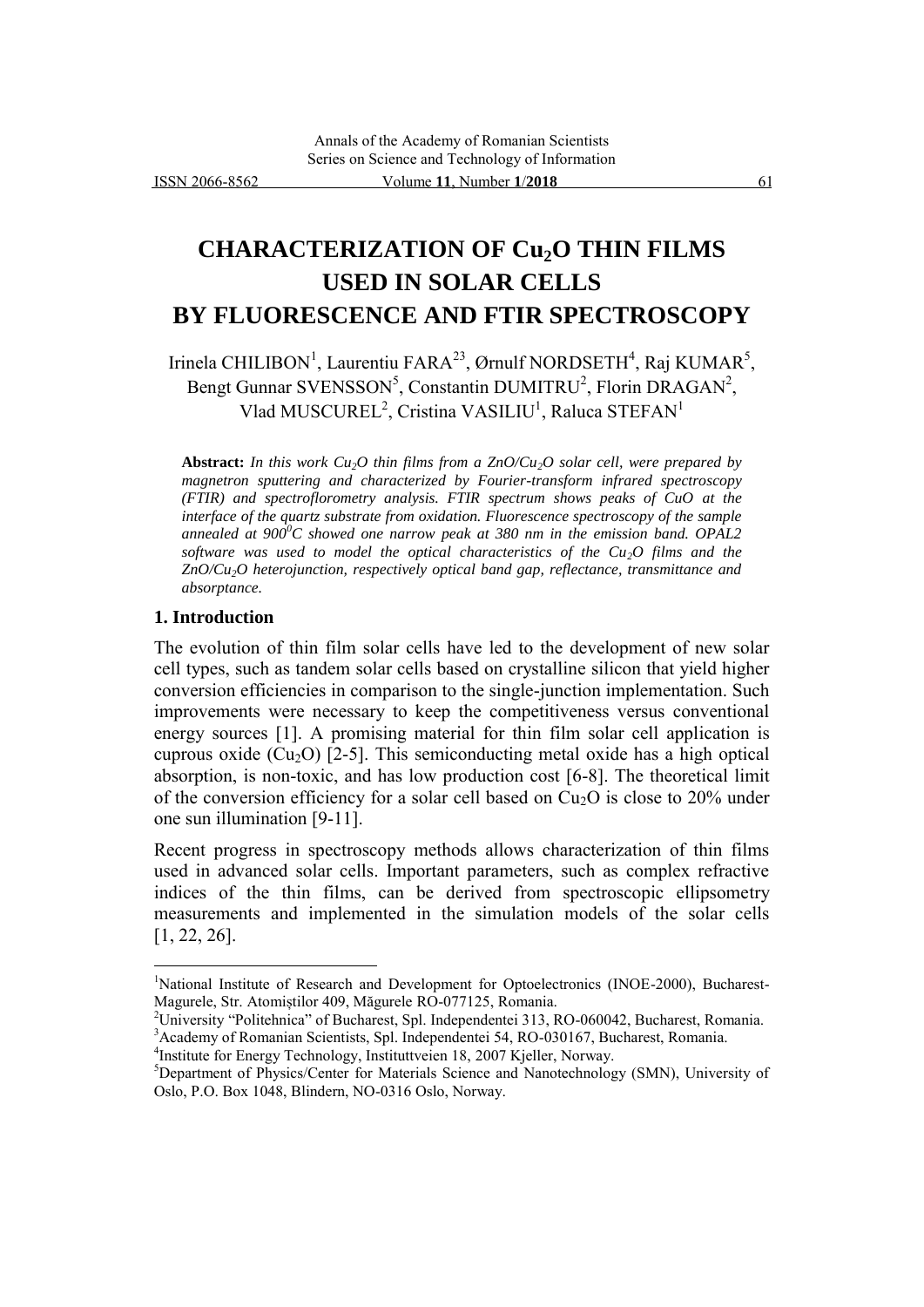Two of the most efficient spectroscopy techniques for thin films characterization are Fluorescence spectroscopy, also known as spectrofluorometry, and Fouriertransform infrared spectroscopy (FTIR) [12-15]. Fluorescence spectroscopy is a type of electromagnetic spectroscopy that analyzes fluorescence from a sample. It involves using a beam of ultraviolet light that excites the electrons in molecules of certain compounds and causes them to emit visible light. On the other hand, Fourier-transform infrared spectroscopy is a technique used to obtain an infrared spectrum of absorption or emission of a solid, liquid or gas [16, 17]. A FTIR spectrometer simultaneously collects high-spectral-resolution data over a wide spectral range, with a very large scale of applications in atomic and subatomic physics [18-21].

The objective of this work is to analyze the optical properties of the  $Cu<sub>2</sub>O$  layer material within a metal oxide solar cell used in a c-Si tandem design using fluorescence, FTIR spectroscopy methods as well as numerical modeling of optical characteristics [10,25].

# **2. Materials and Experimental Setup**

Cu<sub>2</sub>O thin films were deposited on  $10 \times 10 \times 0.5$  mm<sup>3</sup> quartz substrates by reactive DC magnetron sputtering (Semicore Triaxis) at 400 ºC deposition temperature in  $O_2/Ar$  atmosphere. The pre-sputtering time was 10 min to avoid any contamination. The power was fixed at 100 W. As deposited  $Cu<sub>2</sub>O$  thin films were annealed at 900 °C for 3 min in rapid thermal annealing (RTA). In addition, annealed at 900 $\degree$ C Cu<sub>2</sub>O thin films were post growth annealed at 550 $\degree$ C 2 hr in oxygen partial pressure (2E-5 Torr) to tune the electrical and optical properties of thin films  $[1, 11-13]$ . Table 1 presents the different sputter-deposited Cu<sub>2</sub>O thin film samples that were prepared and analyzed in this work [23,24].

| Sample name | $Cu2O$ thin film preparation conditions                                                                                     |
|-------------|-----------------------------------------------------------------------------------------------------------------------------|
| Sample 1    | $Cu2O$ thin film of 200 nm thickness deposited on quartz substrate at<br>$400^{\circ}$ C                                    |
| Sample 2    | $Cu2O$ thin film of 500 nm thickness deposited on quartz substrate at<br>400 $^{\circ}$ C, and annealed at 900 $^{\circ}$ C |
| Sample 3    | $Cu2O$ thin film of 200 nm thickness deposited on quartz substrate at<br>400 $^{\circ}$ C, and annealed at 900 $^{\circ}$ C |

| <b>Table 1.</b> Sample name and corresponding preparation conditions |
|----------------------------------------------------------------------|
| for the sputter deposited $Cu2O$ thin films                          |

Photoluminescence excitation and emission of the  $Cu<sub>2</sub>O$  thin films were investigated by the Nanolog 3 spectrofluorometer, Horiba Jobin-Yvon. For the FTIR spectroscopy measurements, a Perkin Elmer Spectrum 100 FT-IR Spectrometer was used, in the wave number range 2000 cm<sup>-1</sup> to 400 cm<sup>-1</sup>. The optical transmission properties of the  $Cu<sub>2</sub>O$  films were determined from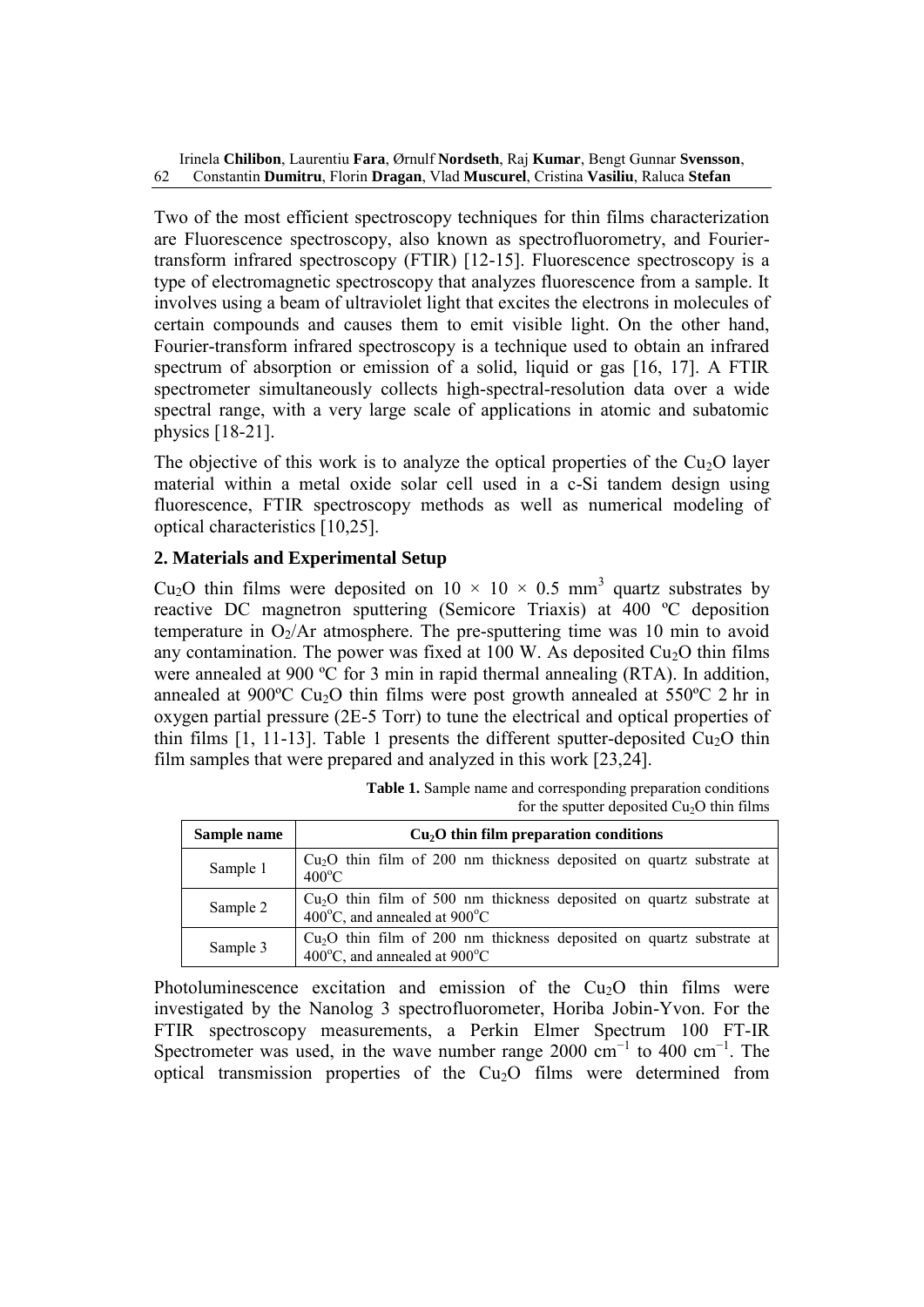ultraviolet–visible spectrophotometer measurements (Shimadzu SolidSpe-3700 DUV) in the wavelength range from 290 to 1500 nm. The thin film thickness and complex refractive index were determined by spectroscopic ellipsometry, using an UVISEL ellipsometer from HORIBA Jobin Yvon in the wavelength range from 190 to 2100 nm.

A model fit to the measured ellipsometry parameters was made using DeltaPsi ver. 2.6 software.

## **3. Results**

# **3.1. Fourier-transform infrared spectroscopy**

The FTIR transmission spectra for Sample 1 and Sample 2 are shown in Figure 1 and 2, respectively. The peaks of CuO noticed at  $558 \text{ cm}^{-1}$  for Sample 1, and  $560$ cm<sup>-1</sup> for Sample 2 could be explained by the oxidation of Cu<sub>2</sub>O with peaks at 615  $cm<sup>-1</sup>$  for Sample 1, and 614  $cm<sup>-1</sup>$  for Sample 2. Thus, a small amount of Cu<sub>2</sub>O at the interface of the quartz substrate was transformed in CuO. There is no major difference between the recorded FTIR transmission spectra for the as-grown and annealed  $Cu<sub>2</sub>O$  films deposited on quartz, which suggests that the film is stoichiometry-stable when heated to 900°C at a pressure of 0.1 Torr, i.e., the annealing process does not cause a transition to the more oxygen-rich phases.



#### **Fig. 1.** FTIR spectrum for as-grown Cu<sub>2</sub>O thin film – Sample 1, 200 nm on quartz substrate °C.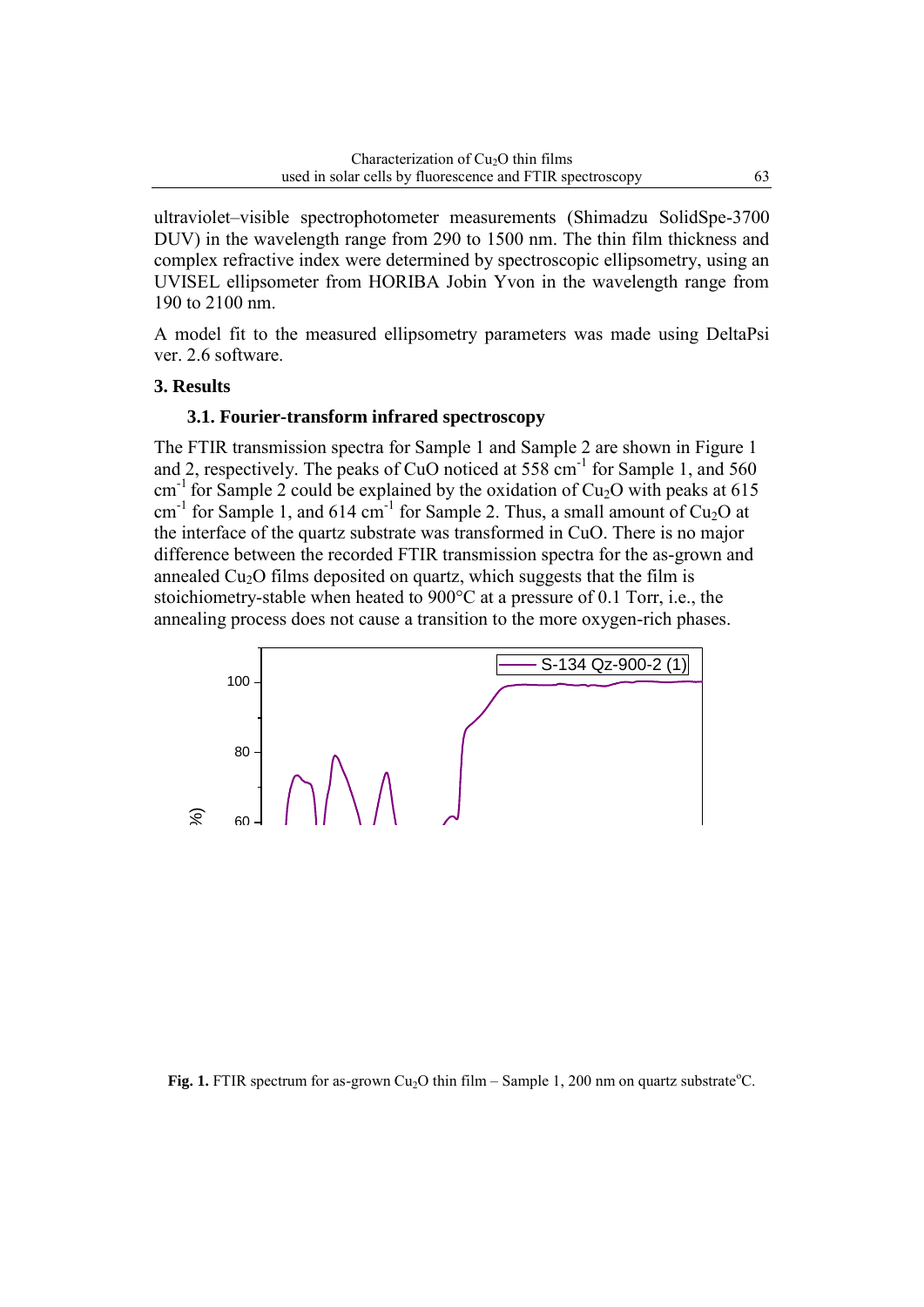

**Fig. 2.** FTIR spectrum for  $Cu<sub>2</sub>O$  thin film – Sample 2, 500 nm on quartz substrate, annealed at  $900^{\circ}$ C.

## **3.2. Spectrofluorometry**

Fluorescence spectroscopy is primarily concerned with electronic and vibrational states. In emission fluorescence measurement, the excitation wavelength is fixed and the detection wavelength varies, while in fluorescence excitation measurement the detection wavelength is fixed and the excitation wavelength is varied across a region of interest.

Filters and monochromators may be used in fluorimeters.

As it is found in literature,  $Cu<sub>2</sub>O$  in nanoparticle or nanocube structure can have a broad emission band between 350-600 nm (with maxima centered at about 410 nm, 450 nm and/or 490 nm) with 326 nm or with 360 nm excitation [14, 15, 28].

Figure 3 and 4 show the emission spectra for Sample 1 and 3, respectively. For Sample 1, the luminescent emission band extends between 380-540 nm with two maxima at  $\sim$  417 and 437 nm.

A 399 nm filter was used to cut the excitation influence on emission spectrum for Sample 1.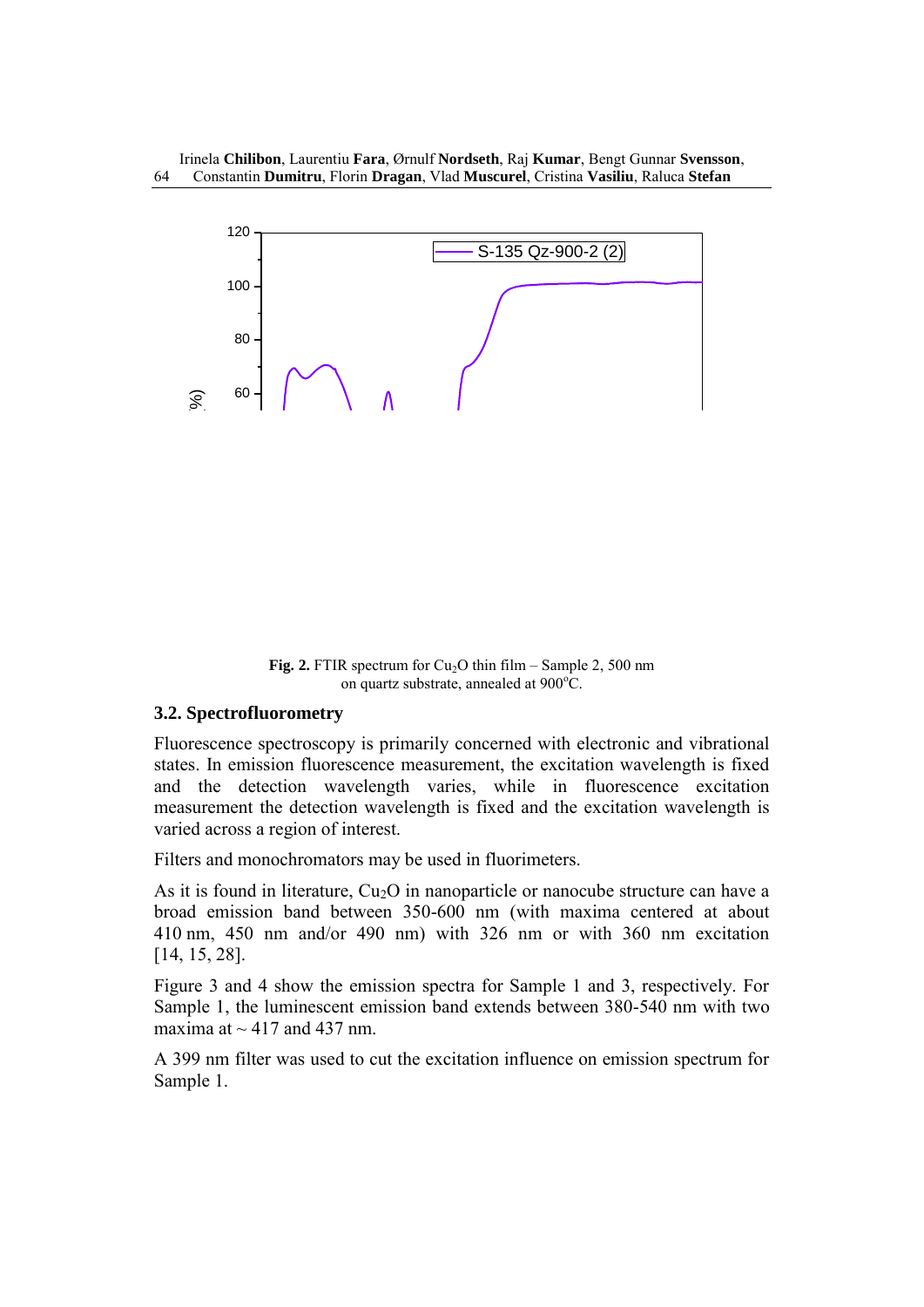Characterization of Cu<sub>2</sub>O thin films used in solar cells by fluorescence and FTIR spectroscopy 65



**Fig. 3.** Emission spectrum for Sample 1, with 375 nm excitation and 399 nm filter.

For Sample 3, only a narrow luminescent peak was registered at 380 nm, using a 326 nm excitation. A 370 nm filter was used to cut the excitation influence on emission spectrum for Sample 3.



**Fig. 4.** Emission spectrum for Sample 3, with 326 nm excitation and 370 nm filter.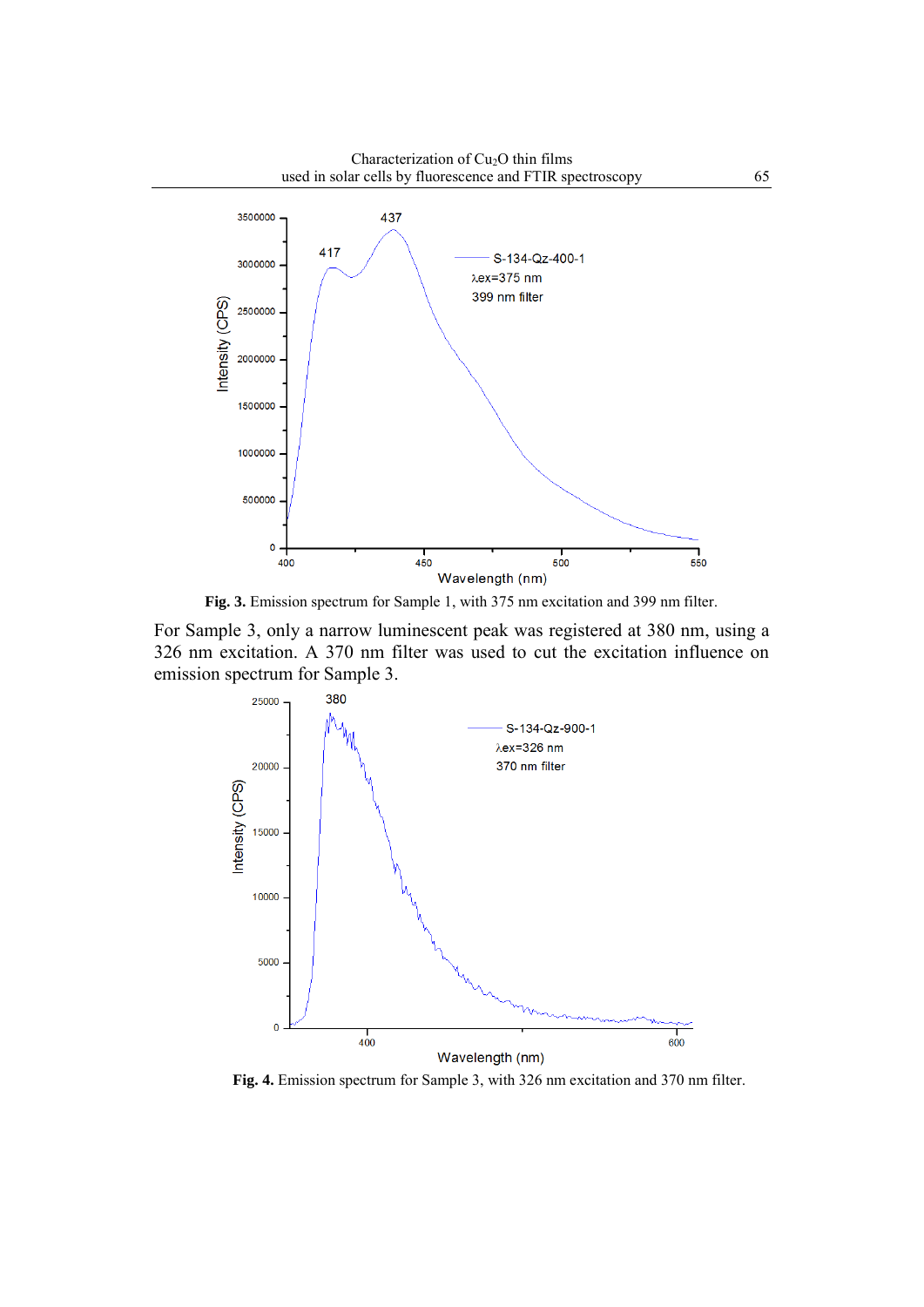#### **3.3. Optical analysis**

The optical characteristics of the  $Cu<sub>2</sub>O$  samples were simulated using OPAL2 software.

Figure 5a presents the optical transmittance spectra for a 500 nm thick asgrownand annealed  $Cu<sub>2</sub>O$  thin films on quartz.

Based on the measured transmittance spectra, a Tauc plot analysis was performed in order to determine the optical band gap of the  $Cu<sub>2</sub>O$  thin films [16, 17].

The Tauc plots are presented in Figure 5b, suggesting that the optical band gap is increased from  $E<sub>g</sub> = 2.06$  eV for the as-grown Cu<sub>2</sub>O film) to  $E<sub>g</sub> = 2.19$  eV after annealing.



**Fig. 5.** (a) Optical transmittance spectra and (b) Tauc plot for the as-grown and annealed Cu<sub>2</sub>O thin films deposited on quartz.

The widening of the optical band gap after annealing at 900°C might be due to partial elimination of defects states  $[16]$  and more phase-pure Cu<sub>2</sub>O films with negligible contribution of the CuO phase.

For the metal oxide simulation  $(ZnO/Cu_2O)$ , an 80 nm thick front Al:ZnO (AZO) layer, a 2  $\mu$ m thick Cu<sub>2</sub>O layer, and a 75 nm thick bottom AZO layer (transparent conductive oxide) were implemented in the model.

The calculated spectral reflectance, absorptance, and transmittance as a function of wavelength for the  $ZnO/Cu<sub>2</sub>O$  subcell of a c-Si tandem cell [1, 2] are shown in Figure 6.

The complex refractive indices for the  $AZO$  and  $Cu<sub>2</sub>O$  layers were obtained from spectrometric ellipsometry measurements and implemented in the optical analysis [1, 27].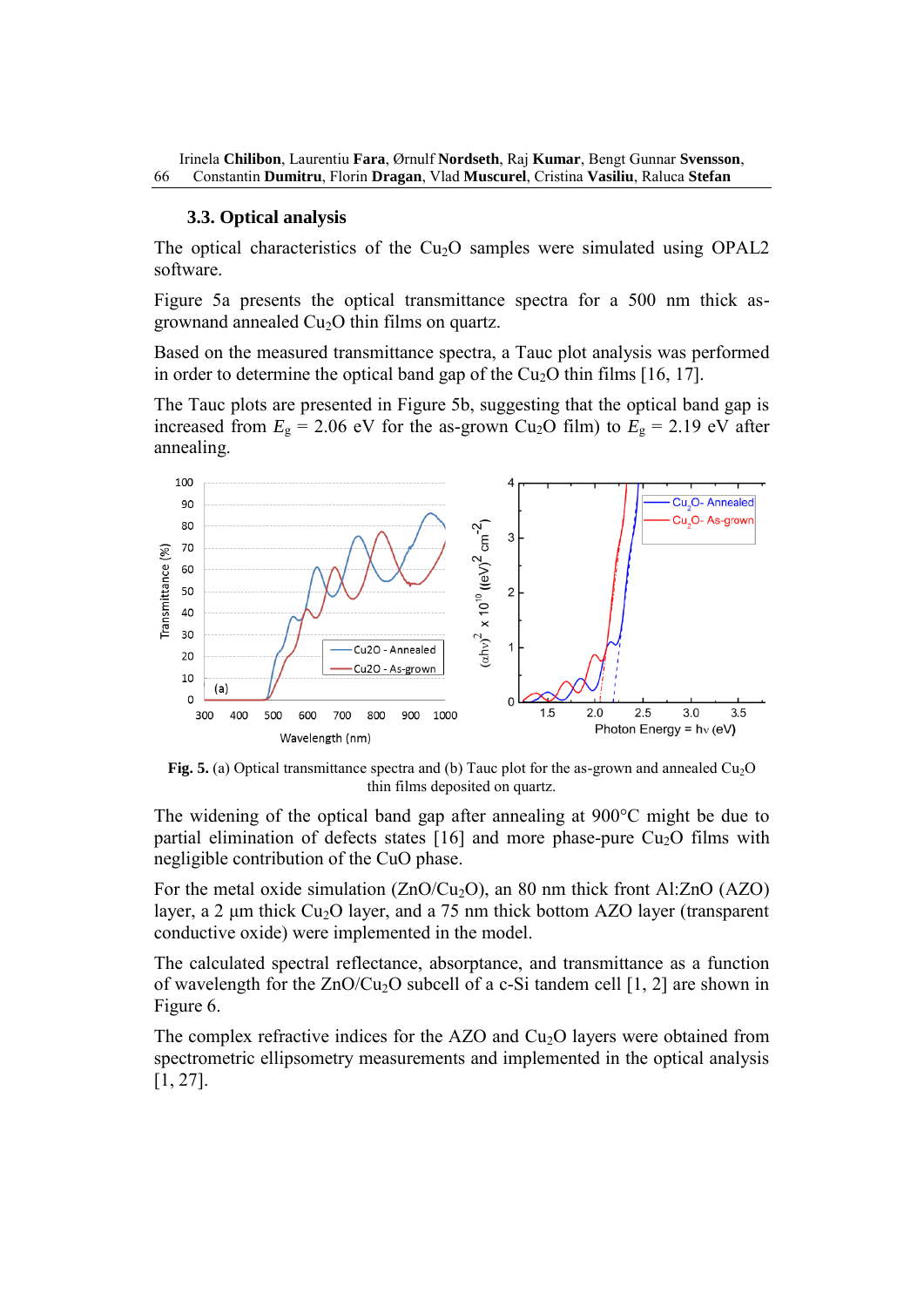The absorber layer thickness of 2  $\mu$ m was chosen mainly due to experimental constraints, i.e. the experimentally feasible thickness range is typically a few micrometers as a result of the relatively low deposition rate for the sputtered  $Cu<sub>2</sub>O$ thin film [2].

The calculated curves from Figure 6 suggest that photons are absorbed in the top  $ZnO/Cu<sub>2</sub>O$  subcell in the wavelength range below  $~600$  nm and transmitted in the wavelength range above ~600 nm.

The average optical reflection for the  $ZnO/Cu<sub>2</sub>O$  subcell is about 10 % in the wavelength range from  $300 - 1100$  nm, suggesting that there are opportunities to enhance the optical characteristics.



**Fig. 6.** Percentage reflectance, absorptance and transmittance as a function of wavelength for the  $ZnO/Cu<sub>2</sub>O$  subcell [2].

## **4. Conclusions**

FTIR spectra for  $Cu<sub>2</sub>O$  thin films deposited on quartz show peaks of CuO noticed at 558  $cm^{-1}$  for Sample 1, and 560  $cm^{-1}$  for Sample 2 which could be explained by the oxidation of Cu<sub>2</sub>O with peaks at 615 cm<sup>-1</sup> for Sample 1, and 614 cm<sup>-1</sup> for Sample 2.

Thus, a small amount of  $Cu<sub>2</sub>O$  at the interface of the quartz substrate was transformed in CuO.

For copper oxide thin film of 200 nm thickness deposited on quartz substrate at 400 ºC the luminescent emission band extends between 380-540 nm with two maxima at  $\sim$  417 and 437 nm, and the sample annealed at 900 $^{\circ}$ C presents one peak at 380 nm.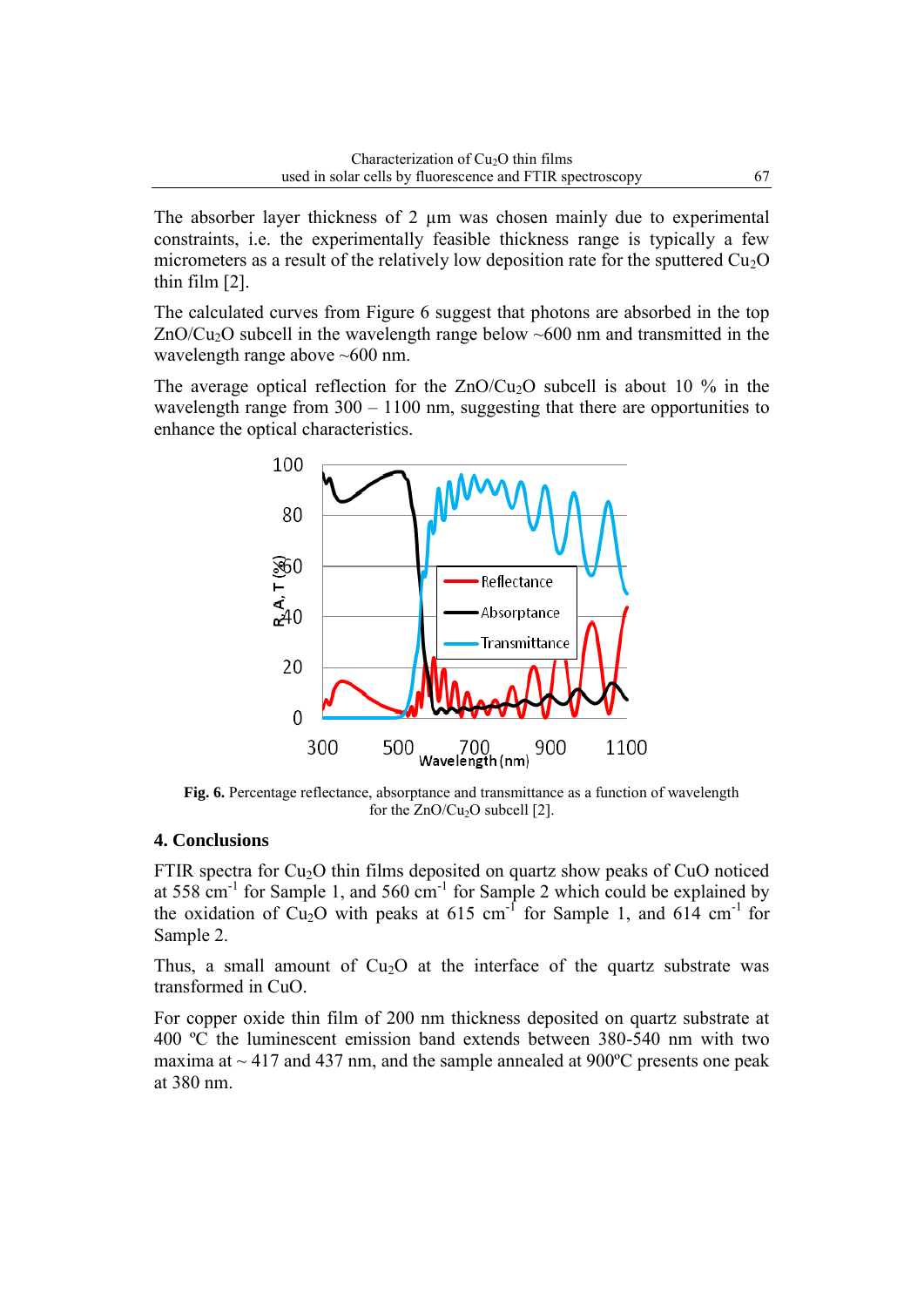The experimental results obtainded via spectrofluorometry are in very good agreement with the literature[24].

The optical characteristics of the  $AZO/Cu<sub>2</sub>O$  subcell were analyzed and the simulated results allow for a detailed knowledge of the implementation of  $Cu<sub>2</sub>O$ as an absorber layer in tandem solar cells.

## **Acknowledgments**

The authors are grateful for the financial support of Ministry of Research and Innovation (MCI), 2018 Core Program, Contract no. PN18-28, the Romanian Executive Agency for Higher Education, Research, Development and Innovation Funding (UEFISCDI), 35/2016 contract and SOLHET project, Research Council of Norway (RCN) project number 251789, and to the Norwegian Micro- and Nano-Fabrication Facility, NorFab, project number 245963/F50.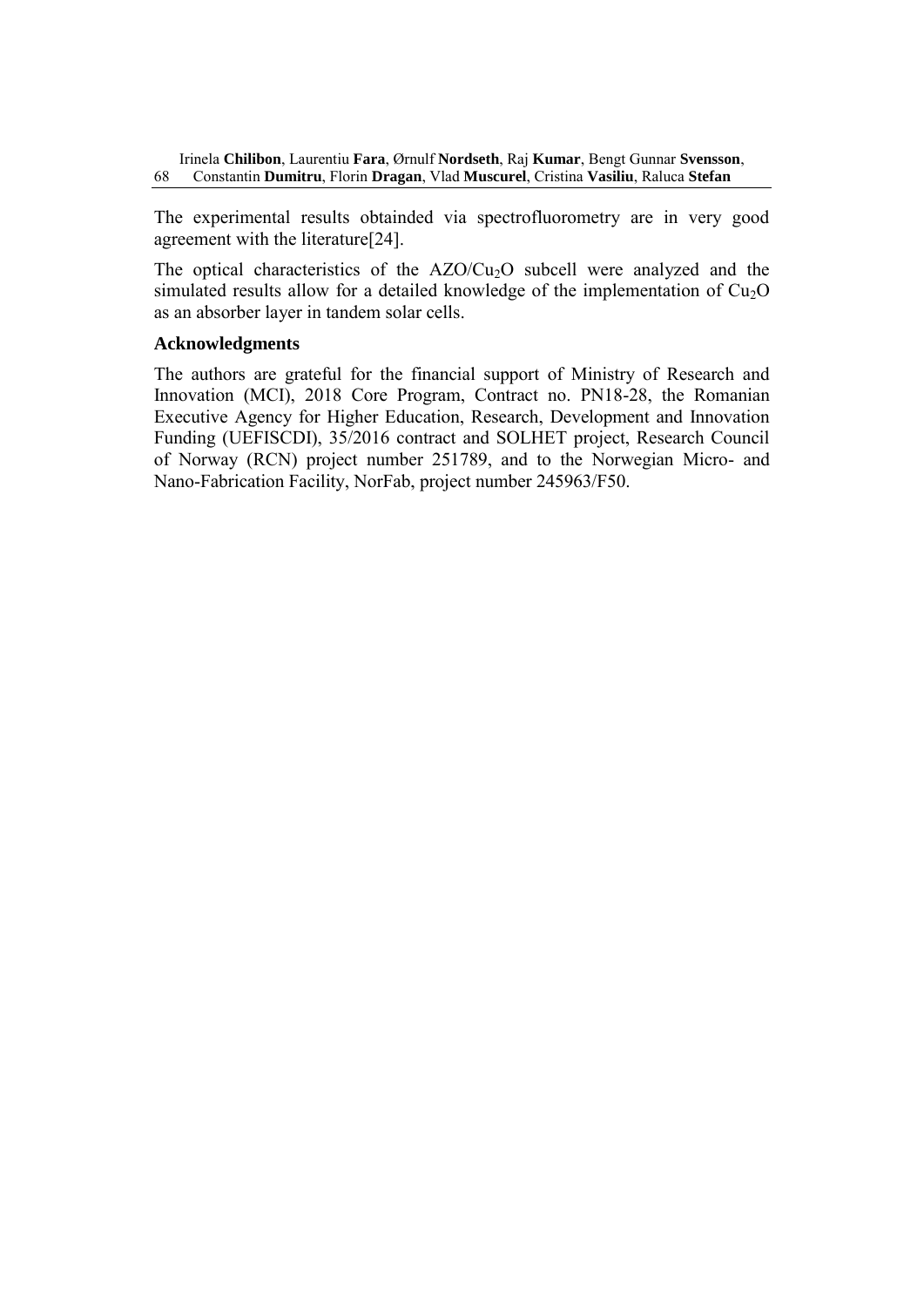# **R E F E R E N C E S**

[1] Ø. Nordseth, R. Kumar, K. Bergum, L. Fara, S. E. Foss, H. Haug, F. Dragan, D. Craciunescu, P. Sterian, I. Chilibon, C. Vasiliu, L. Baschir, D. Savastru, E. Monakhov, B. G. Svensson. Optical Analysis of a ZnO/Cu2O Subcell in a Silicon-Based Tandem Heterojunction Solar Cell, Green and Sustainable Chemistry 7 (**2017**) 57-69.

[2] Ø. Nordseth, R. Kumar, K. Bergum, L. Fara, S. E. Foss, H. Haug, C. Dumitru, V. Muscurel, F. Dragan, D. Craciunescu, P. Sterian, I. Chilibon, C. Vasiliu, L. Baschir, D. Savastru, E. Monakhov, B. G. Svensson. Electro-Optical Modeling of a ZnO/Cu2O Subcell in a Silicon-Based Tandem Heterojunction Solar Cell. 33rd European Photovoltaic Solar Energy Conference and Exhibition, session 1CV.3.85, (**2017**) 172–177.

[3] Y. Takiguchi, S. Miyajima. Device simulation of cuprous oxide heterojunction solar cells, Jpn. J. Appl. Phys. 54 (**2015**) 112303.

[4] R. Mitroi, V. Ninulescu, L. Fara. Tandem solar cells based on Cu2O and c-Si subcells in parallel configuration: numerical simulation, International Journal of Photoenergy 2017 (**2017**) 7284367.

[5] R. Mitroi, V. Ninulescu, L. Fara. Perfomance optimization of solar cells based on heterojunctions with Cu2O: numerical analysis. Journal of Energy Engineering 143(4) (**2017**) 04017005.

[6] L. Fara, M. Yamaguchi. Advanced Solar Cell Materials, Technology, Modeling, and Simulation. IGI Global Publishing House, Hershey (2013).

[7] B. G. Svensson, S. J. Pearton, C. Jagadish. Oxide Semiconductors, Semiconductors and Semimetals. Elsevier & Academic Press, Amsterdam, 88 (**2013**)

[8] F. Drăgan, L. Fara, P. Sterian, D. Crăciunescu, C. Dumitru. Colored building integrated photovoltaic systems based on DSSC and metal oxides solar cells, Symposium "Energy and environment in contemporary context", ROMEXPO, Bucharest (**2017**)

[9] Shockley, W. and Queisser, H.J. (**1961**) Detailed Balance Limit of Efficiency of PN Junction Solar Cells. Journal of Applied Physics, 32, 510-519.

[10] F. Drăgan, A. Badea, L. Fara. Modeling and simulation of optical characteristics in a textured a-Si thin film solar cell using the transfer matrix method. Annals of Academy of Romanian Scientists, series on Science Information, vol 10, no 1, pp 15-24, **2017**.

[11] T. Minami, Y. Nishi, T. Miyata, "Efficiency enhancement using a Zn<sub>1-x</sub> Ge<sub>x</sub> -O thin film as an n-type window layer in Cu2O-based heterojunction solar cells", in Appl. Phys. Express **9**, 052301, **2016**.

[12] Bergum, Kristin, Heine Nygard Riise, Sandeep Gorantla, Per Lindberg, Ingvild Julie Thue Jensen, Anette Gunnaes, Augustinas Galeckas, Spyros Diplas, Bengt Svensson, and Edouard Monakhov. "Improving carrier transport in  $Cu<sub>2</sub>O$  thin films by rapid thermal annealing." Journal of Physics: Condensed Matter (**2018**).

[13] Svensson, B.G., Pearton, S.J. and Jagadish, C. (**2013**) Oxide Semiconductors, Semiconductors and Semimetals. Vol. 88, Elsevier & Academic Press, Amsterdam.

[14] Z Yang, C-KChiang and H-T Chang, Nanotechnology 19 (**2008**) 025604.